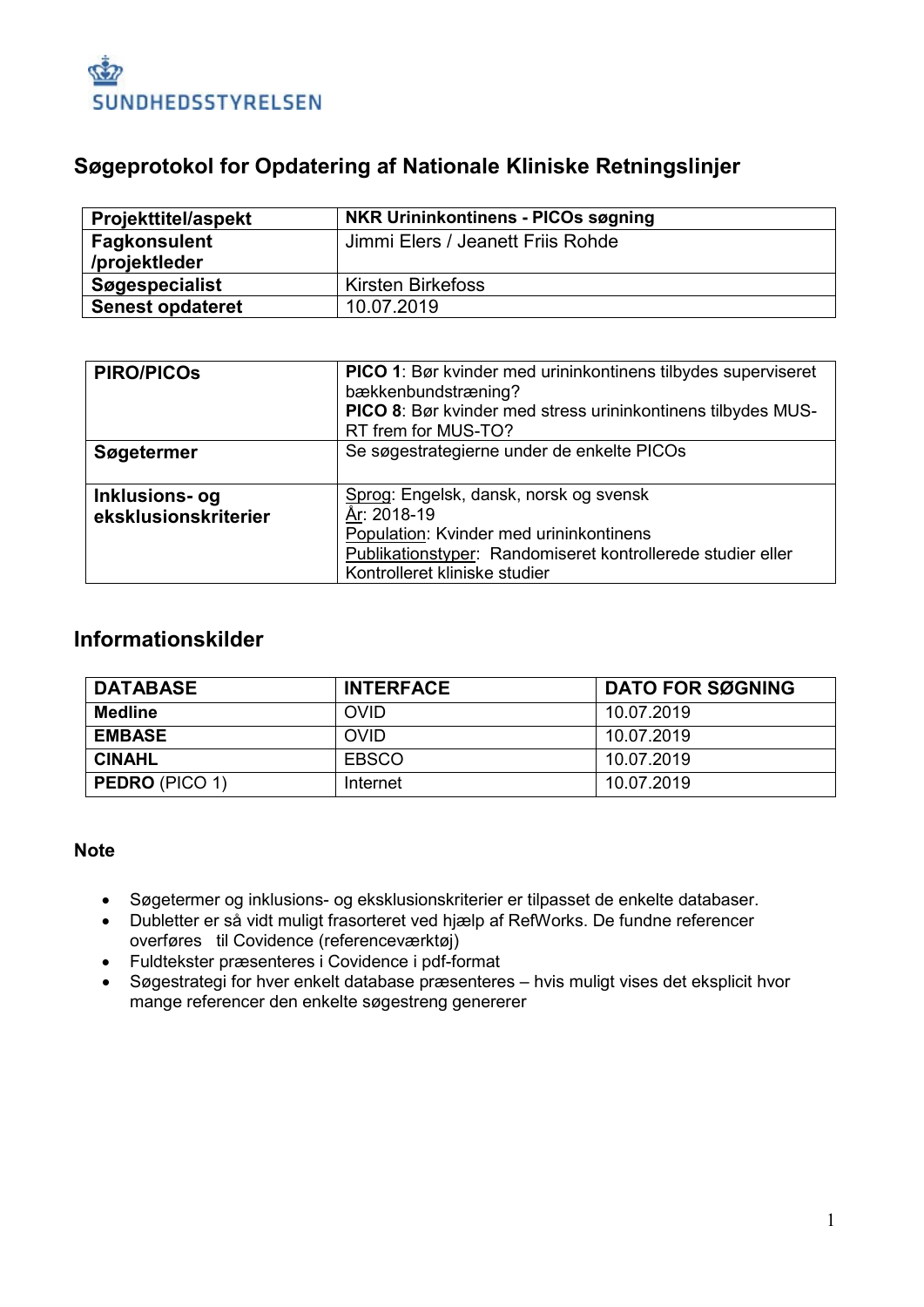

# **SØGESTRATEGI**

# **PICO 1: Bør kvinder med urininkontinens tilbydes superviseret bækkenbundstræning?**

#### *Efter dubletsortering: 161 fund*

#### **Medline**

#### **10.07.2019**

## Database(s): **Ovid MEDLINE(R) and Epub Ahead of Print, In-Process & Other Non-Indexed Citations, Daily and Versions(R)** 1946 to July 08, 2019

Search Strategy:

| #  | <b>Searches</b>                                                      | <b>Results</b> |
|----|----------------------------------------------------------------------|----------------|
| 1  | exp Exercise Therapy/                                                | 46596          |
| 2  | exp Muscle Contraction/                                              | 195802         |
| 3  | Muscle Strength/                                                     | 17692          |
| 4  | exp Physical Therapy Modalities/                                     | 144412         |
| 5  | (pelvic floor muscle training or PFMT).mp.                           | 735            |
| 6  | (pelvic floor adj3 (train* or exercis*)).mp.                         | 1554           |
| 7  | (pelvic muscle adj3 (train* or exercis*)).mp.                        | 112            |
| 8  | (physical therap* or physioterap*).mp.                               | 51973          |
| 9  | (kegel or kegels).mp.                                                | 181            |
| 10 | or/1-9                                                               | 360232         |
| 11 | exp Urinary Incontinence/                                            | 31663          |
| 12 | Urinary Incontinence, Urge/                                          | 869            |
| 13 | Urinary Incontinence, Stress/                                        | 10956          |
| 14 | ((stress or urge* or mix* or urin* or bladder) adj incontinence).mp. | 40775          |
| 15 | incontinence, urine.mp.                                              | 20             |
| 16 | incontinence, urinary.mp.                                            | 217            |
| 17 | incontinentia urinae.mp.                                             | 38             |
| 18 | urinary leak*.mp.                                                    | 1327           |
| 19 | urine leak*.mp.                                                      | 1226           |
| 20 | Urinary Bladder, Overactive/                                         | 4229           |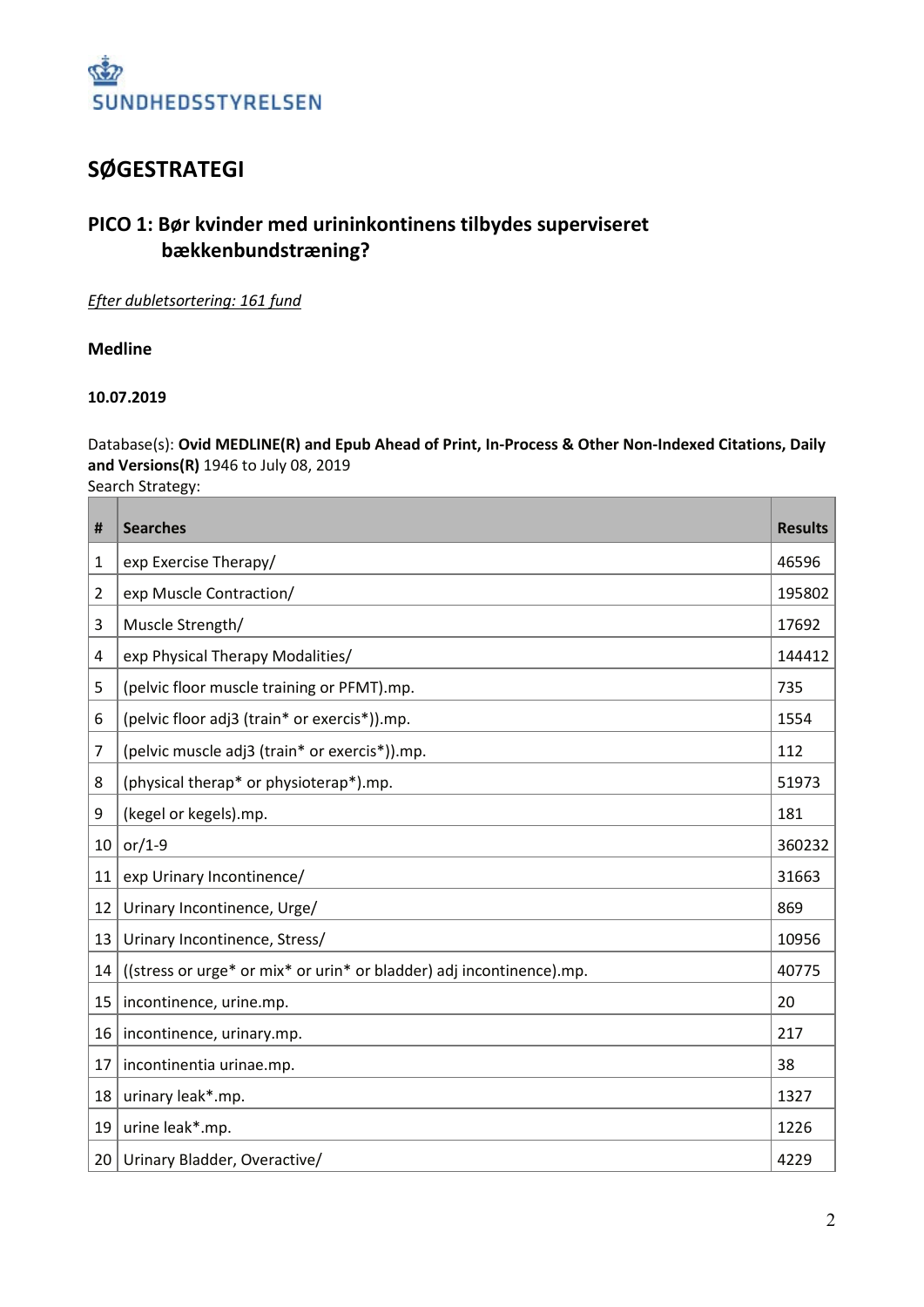

| 21 | overactive bladder.mp.                                                                      | 5860   |
|----|---------------------------------------------------------------------------------------------|--------|
| 22 | OAB.mp.                                                                                     | 2844   |
| 23 | $or/11-22$                                                                                  | 46713  |
| 24 | 23 not prosta*.mp.                                                                          | 41050  |
| 25 | 10 and 24                                                                                   | 3944   |
| 26 | limit 25 to (randomized controlled trial or controlled clinical trial)                      | 464    |
| 27 | (((random* or cluster-random* or control?ed or crossover or cross-over or blind* or mask*)  | 648052 |
|    | adj4 (trial*1 or study or studies or analy*)) or rct).ti,ab, kw, kf.                        |        |
| 28 | (placebo* or single-blind* or double-blind* or triple-blind*).ti,ab.                        | 269004 |
| 29 | ((single or double or triple) adj2 (blind* or mask*)).ti,ab.                                | 165568 |
| 30 | ((patient* or person* or participant* or population or allocat*) adj3 (random* or blind* or | 163790 |
|    | mask*)).ti,ab,kw,kf.                                                                        |        |
| 31 | $or/27-30$                                                                                  | 794691 |
| 32 | 25 and 31                                                                                   | 670    |
| 33 | 26 or 32                                                                                    | 778    |
| 34 | limit 33 to (yr="2018-2019" and (danish or english or norwegian or swedish))                | 73     |

## **Embase**

Database(s): **Embase** 1974 to 2019 July 09 Search Strategy:

| #              | <b>Searches</b>                               | <b>Results</b> |
|----------------|-----------------------------------------------|----------------|
| 1              | pelvic floor muscle training/                 | 3039           |
| $\overline{2}$ | exp kinesiotherapy/                           | 72134          |
| 3              | exp muscle contraction/                       | 114405         |
| 4              | Muscle Strength/                              | 57898          |
| 5              | exp physiotherapy/                            | 80598          |
| 6              | (pelvic floor muscle training or PFMT).mp.    | 3409           |
| 7              | (pelvic floor adj3 (train* or exercis*)).mp.  | 4132           |
| 8              | (pelvic muscle adj3 (train* or exercis*)).mp. | 182            |
| 9              | (physical therap* or physioterap*).mp.        | 33200          |
| 10             | (kegel or kegels).mp.                         | 425            |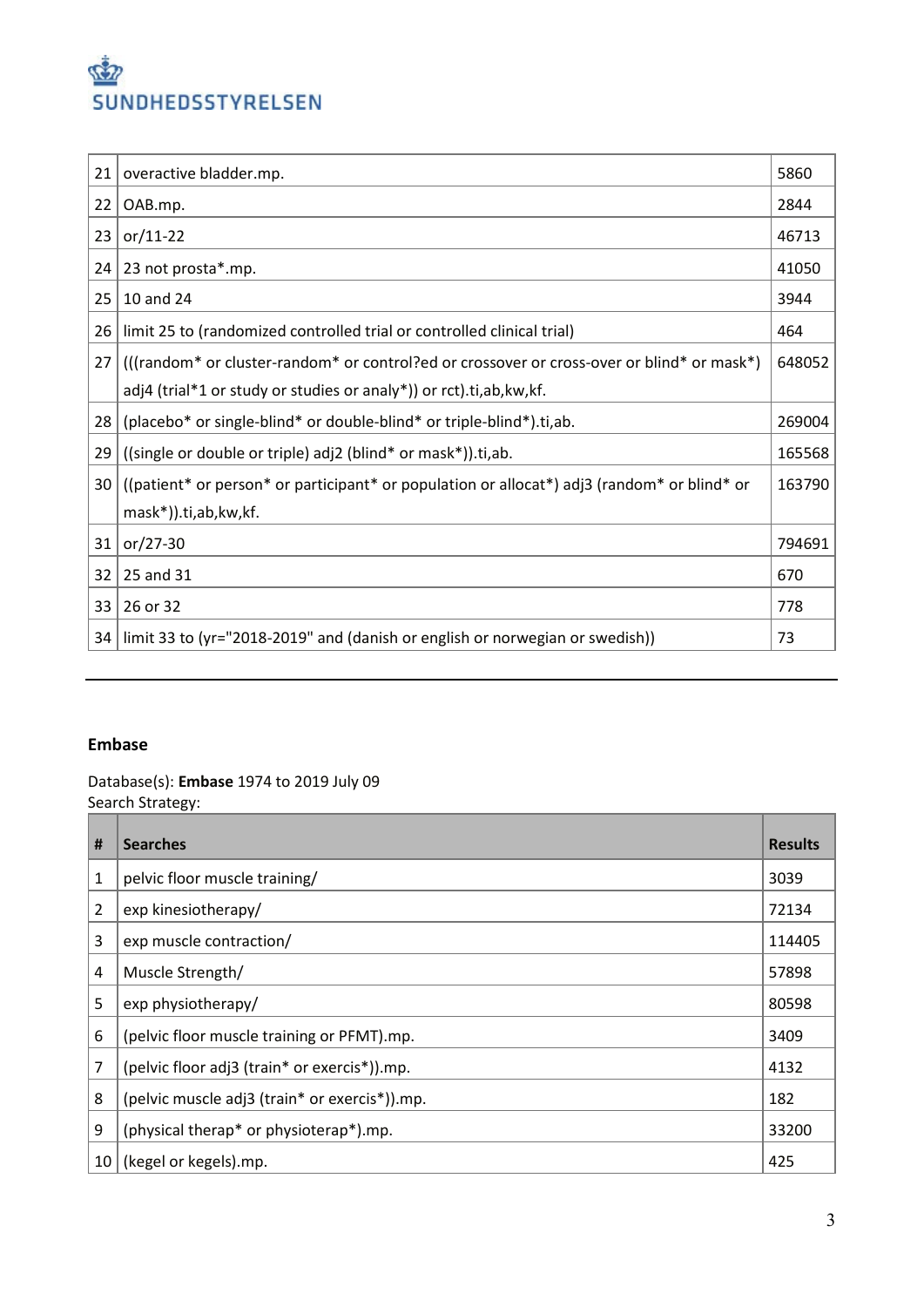

| 11 | exp feedback system/                                                                        | 110238  |
|----|---------------------------------------------------------------------------------------------|---------|
| 12 | biofeedback.mp.                                                                             | 10295   |
| 13 | $or/1-12$                                                                                   | 412526  |
| 14 | exp urine incontinence/                                                                     | 70759   |
| 15 | urge incontinence/                                                                          | 6613    |
| 16 | stress incontinence/                                                                        | 21611   |
| 17 | ((stress or urge* or mix* or urin* or bladder) adj incontinence).mp.                        | 73308   |
| 18 | incontinence, urine.mp.                                                                     | 27      |
| 19 | incontinence, urinary.mp.                                                                   | 409     |
| 20 | incontinentia urinae.mp.                                                                    | 10      |
| 21 | urinary leak*.mp.                                                                           | 2380    |
| 22 | urine leak*.mp.                                                                             | 2380    |
| 23 | overactive bladder/                                                                         | 15123   |
| 24 | overactive bladder.mp.                                                                      | 16760   |
| 25 | OAB.mp.                                                                                     | 6187    |
| 26 | $or/14-25$                                                                                  | 90371   |
| 27 | 26 not prosta*.mp.                                                                          | 78231   |
| 28 | 13 and 27                                                                                   | 6910    |
| 29 | limit 28 to (randomized controlled trial or controlled clinical trial)                      | 708     |
| 30 | (((random* or cluster-random* or control?ed or crossover or cross-over or blind* or         | 899646  |
|    | mask*) adj4 (trial*1 or study or studies or analy*)) or rct).ti,ab, kw, kf.                 |         |
| 31 | (placebo* or single-blind* or double-blind* or triple-blind*).ti,ab.                        | 377054  |
| 32 | ((single or double or triple) adj2 (blind* or mask*)).ti,ab.                                | 227342  |
| 33 | ((patient* or person* or participant* or population or allocat*) adj3 (random* or blind* or | 239327  |
|    | mask*)).ti,ab,kw,kf.                                                                        |         |
| 34 | or/30-33                                                                                    | 1107870 |
| 35 | 28 and 34                                                                                   | 1061    |
| 36 | 29 or 35                                                                                    | 1228    |
| 37 | limit 36 to (yr="2018-2019" and (danish or english or norwegian or swedish))                | 110     |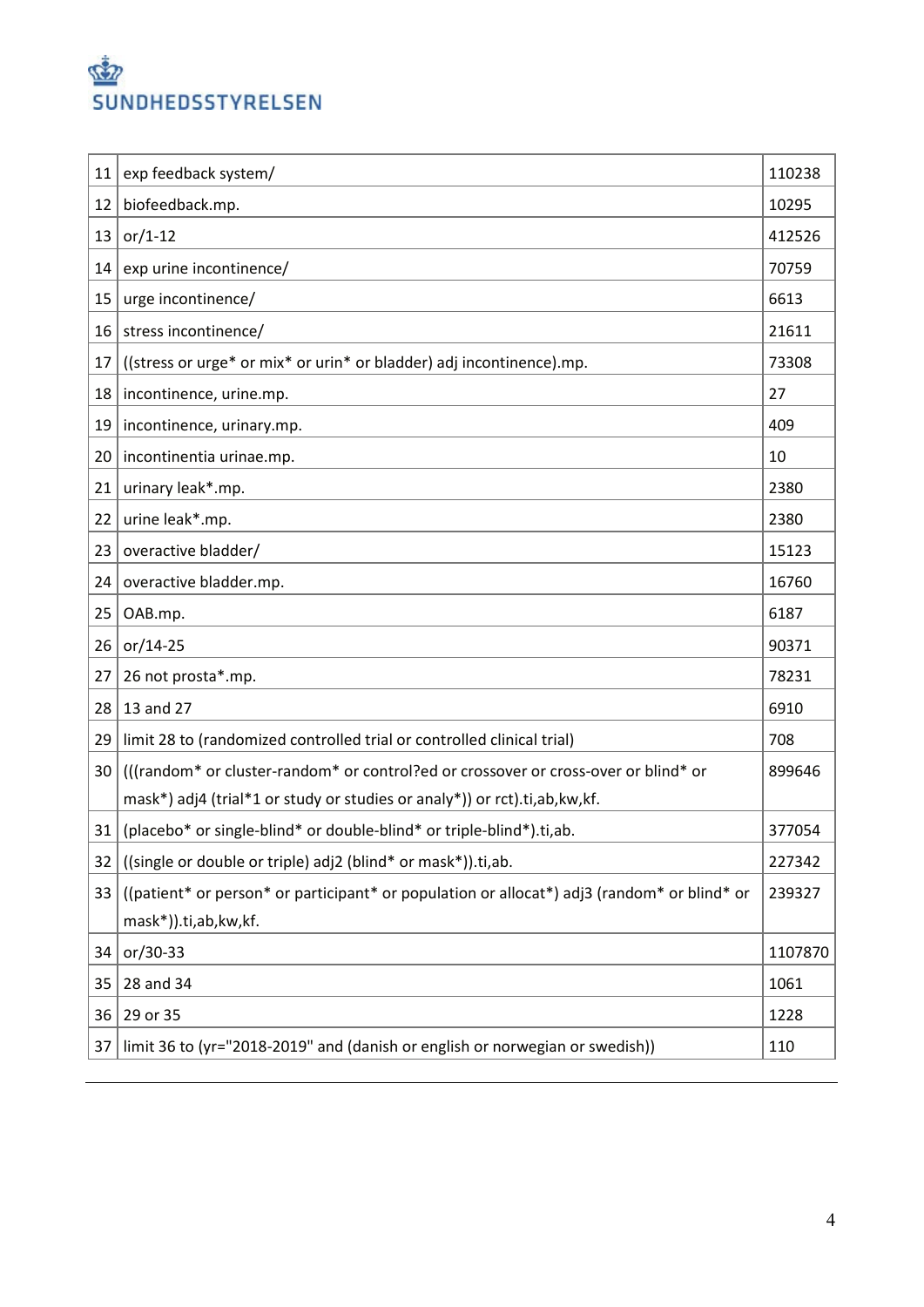

## **Cinahl**

| #               | Query                                                                                                                                                | Limiters/Expanders                                                                                   | <b>Results</b> |
|-----------------|------------------------------------------------------------------------------------------------------------------------------------------------------|------------------------------------------------------------------------------------------------------|----------------|
| S36             | <b>S29 AND S35</b>                                                                                                                                   | Limiters - Published Date:<br>20180101-20190731;<br>Language: Danish, English,<br>Norwegian, Swedish | 25             |
| S35             | S30 OR S31 OR S32 OR S33 OR S34                                                                                                                      |                                                                                                      | 274,316        |
| S34             | ((patient* or client* or person* or participant* or<br>population or allocat* or assign*) N3 (random* or<br>blind* or mask*))                        |                                                                                                      | 122,847        |
| <b>S33</b>      | ((single or double or triple) N2 (blind* or mask*))                                                                                                  |                                                                                                      | 66,322         |
| <b>S32</b>      | (placebo* or single-blind* or double-blind* or<br>triple-blind*)                                                                                     |                                                                                                      | 91,665         |
| S31             | (((random* or cluster-random* or control#ed or<br>crossover or cross-over or blind* or mask*) N4<br>(trial*1 or study or studies or analy*)) or rct) |                                                                                                      | 150,049        |
| <b>S30</b>      | (PT Randomized Controlled Trial or PT Controlled<br>Clinical Trial)                                                                                  |                                                                                                      | 87,058         |
| S <sub>29</sub> | <b>S25 AND S28</b>                                                                                                                                   |                                                                                                      | 2,053          |
| <b>S28</b>      | S12 OR S26 OR S27                                                                                                                                    |                                                                                                      | 174,474        |
| <b>S27</b>      | biofeedback                                                                                                                                          |                                                                                                      | 4,066          |
| S26             | (MH "Biofeedback")                                                                                                                                   |                                                                                                      | 3,358          |
| <b>S25</b>      | S24 NOT prosta*                                                                                                                                      |                                                                                                      | 12,480         |
| S24             | \$13 OR \$14 OR \$15 OR \$16 OR \$17 OR \$18 OR \$19<br>OR S20 OR S21 OR S22 OR S23                                                                  |                                                                                                      | 13,676         |
| <b>S23</b>      | overactive bladder OR OAB                                                                                                                            |                                                                                                      | 2,229          |
| S22             | (MH "Overactive Bladder")                                                                                                                            |                                                                                                      | 1,644          |
| S21             | urine leak*                                                                                                                                          |                                                                                                      | 186            |
| S20             | urinary leak*                                                                                                                                        |                                                                                                      | 161            |
| S <sub>19</sub> | incontinentia urinae                                                                                                                                 |                                                                                                      | 0              |
| <b>S18</b>      | incontinence, urinary or urinary incontinence                                                                                                        |                                                                                                      | 10,558         |
| <b>S17</b>      | incontinence, urine or urine incontinence                                                                                                            |                                                                                                      | 49             |
| S <sub>16</sub> | (stress or urge* or mix* or urin* or bladder)<br>incontinence                                                                                        |                                                                                                      | 12,121         |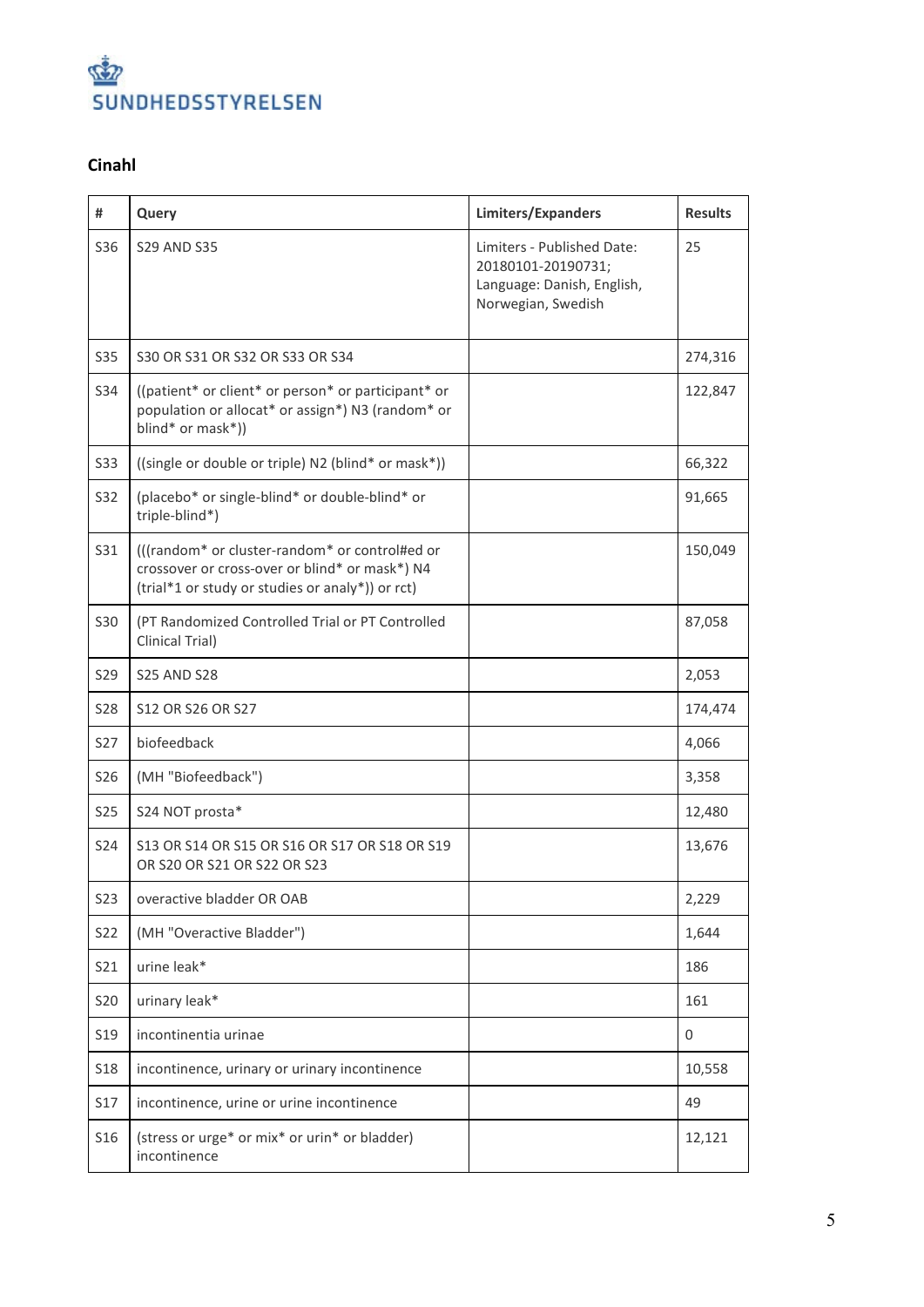

| <b>S15</b>      | (MH "Stress Incontinence")                                                 | 2,613   |
|-----------------|----------------------------------------------------------------------------|---------|
| S14             | (MH "Urge Incontinence")                                                   | 639     |
| <b>S13</b>      | (MH "Urinary Incontinence+")                                               | 10,251  |
| S <sub>12</sub> | S1 OR S2 OR S3 OR S4 OR S5 OR S6 OR S7 OR S8 OR<br><b>S9 OR S10 OR S11</b> | 171,904 |
| S11             | exercise therap*                                                           | 1,342   |
| S <sub>10</sub> | kegel or kegels                                                            | 1,327   |
| S9              | physical therap* or physioterap*                                           | 59,616  |
| S <sub>8</sub>  | pelvic floor muscle exercis*                                               | 194     |
| S7              | pelvic muscle (train* or exercis*)                                         | 69      |
| S <sub>6</sub>  | pelvic floor (train* or exercis*)                                          | 261     |
| S <sub>5</sub>  | (pelvic floor muscle training or PFMT)                                     | 349     |
| S4              | (MH "Physical Therapy+")                                                   | 125,922 |
| S <sub>3</sub>  | (MH "Muscle Contraction+")                                                 | 13,369  |
| S <sub>2</sub>  | (MH "Muscle Strength+") OR (MH "Muscle<br>Strengthening+")                 | 37,923  |
| S <sub>1</sub>  | (MH "Kegel Exercises")                                                     | 1,286   |

### **PEDRO**

Therapy: Strength training OR Fitness training

Problem: Incontinence

Method: Clinical trial

Published Since: 2018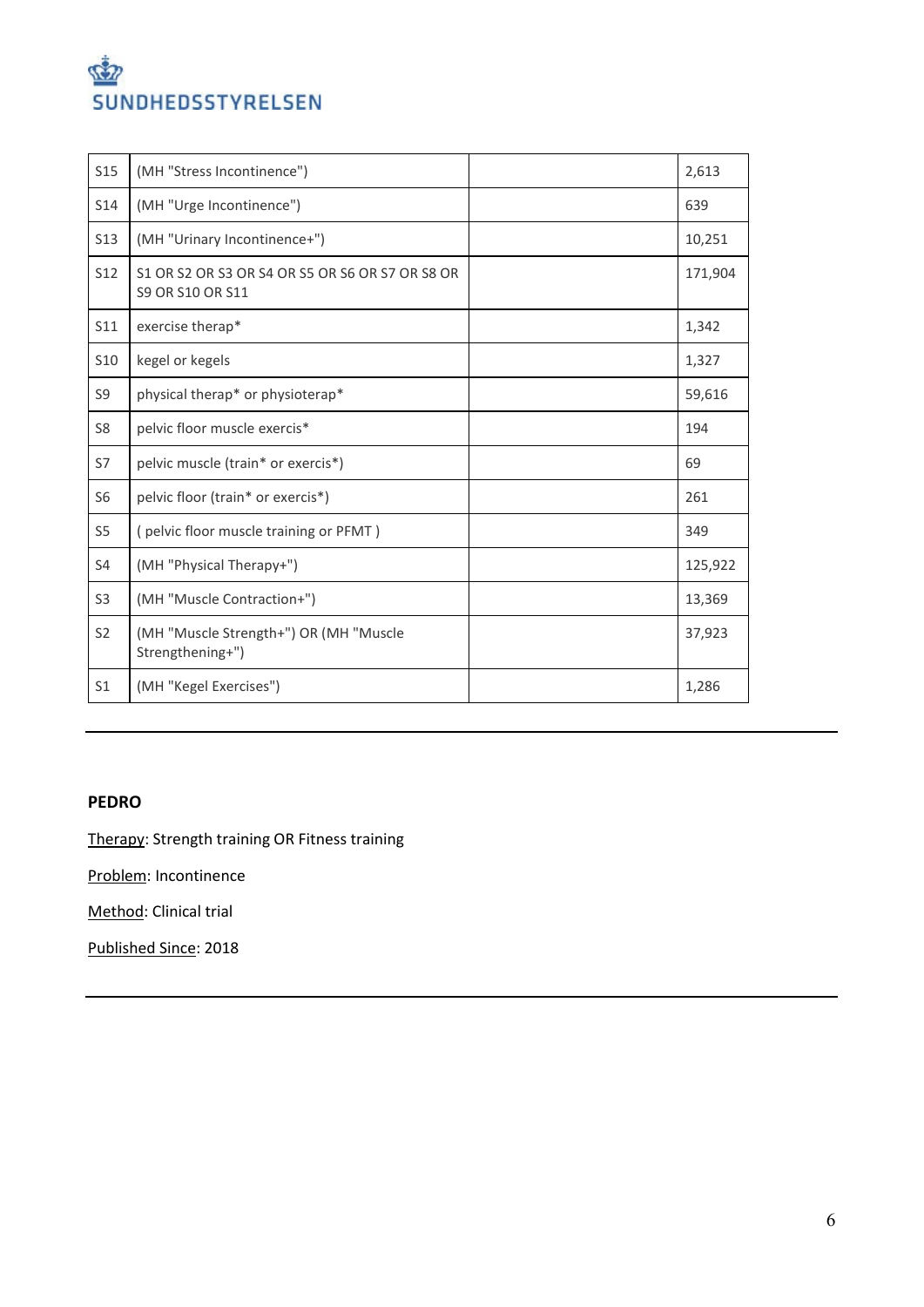

## **PICO 8: Bør kvinder med stress urininkontinens tilbydes MUS-RT frem for MUS-TO?**

*Efter dubletsortering: 86 fund*

### **Medline**

#### **10.07.2019**

Database(s): **Ovid MEDLINE(R) and Epub Ahead of Print, In-Process & Other Non-Indexed Citations, Daily and Versions(R)** 1946 to July 08, 2019

Search Strategy:

| #              | <b>Searches</b>                                                                                                                                                    | <b>Results</b> |
|----------------|--------------------------------------------------------------------------------------------------------------------------------------------------------------------|----------------|
| 1              | Urinary Incontinence, Stress/                                                                                                                                      | 10956          |
| $\overline{2}$ | (stress adj2 incontinence).mp.                                                                                                                                     | 14510          |
| 3              | SUI.mp.                                                                                                                                                            | 7618           |
| 4              | Urinary Incontinence/                                                                                                                                              | 21482          |
| 5              | or/1-4                                                                                                                                                             | 38383          |
| 6              | exp suburethral sling/                                                                                                                                             | 2865           |
| 7              | TVT.mp.                                                                                                                                                            | 1602           |
| 8              | TVT-O.mp.                                                                                                                                                          | 305            |
| 9              | (tension* adj3 (tape* or sling*)).mp.                                                                                                                              | 1577           |
| 10             | (transobturator adj3 (tape* or sling*)).mp.                                                                                                                        | 984            |
| 11             | TOT.mp.                                                                                                                                                            | 3614           |
| 12             | (midurethral adj (sling* or tape*)).mp.                                                                                                                            | 807            |
| 13             | (mid-urethral adj (sling* or tape*)).mp.                                                                                                                           | 418            |
| 14             | (suburethral adj (sling* or tape*)).mp.                                                                                                                            | 3179           |
| 15             | retropubic tension free sling*.mp.                                                                                                                                 | 4              |
| 16             | ((sling* or tape*) adj3 (surg* or operat*)).mp.                                                                                                                    | 2010           |
| 17             | MUS.mp.                                                                                                                                                            | 14191          |
| 18             | $or/6-17$                                                                                                                                                          | 23105          |
| 19             | 5 and 18                                                                                                                                                           | 4176           |
| 20             | limit 19 to (randomized controlled trial or controlled clinical trial)                                                                                             | 300            |
| 21             | (((random* or cluster-random* or control?ed or crossover or cross-over or blind* or mask*)<br>adj4 (trial*1 or study or studies or analy*)) or rct).ti,ab, kw, kf. | 648052         |

π

T.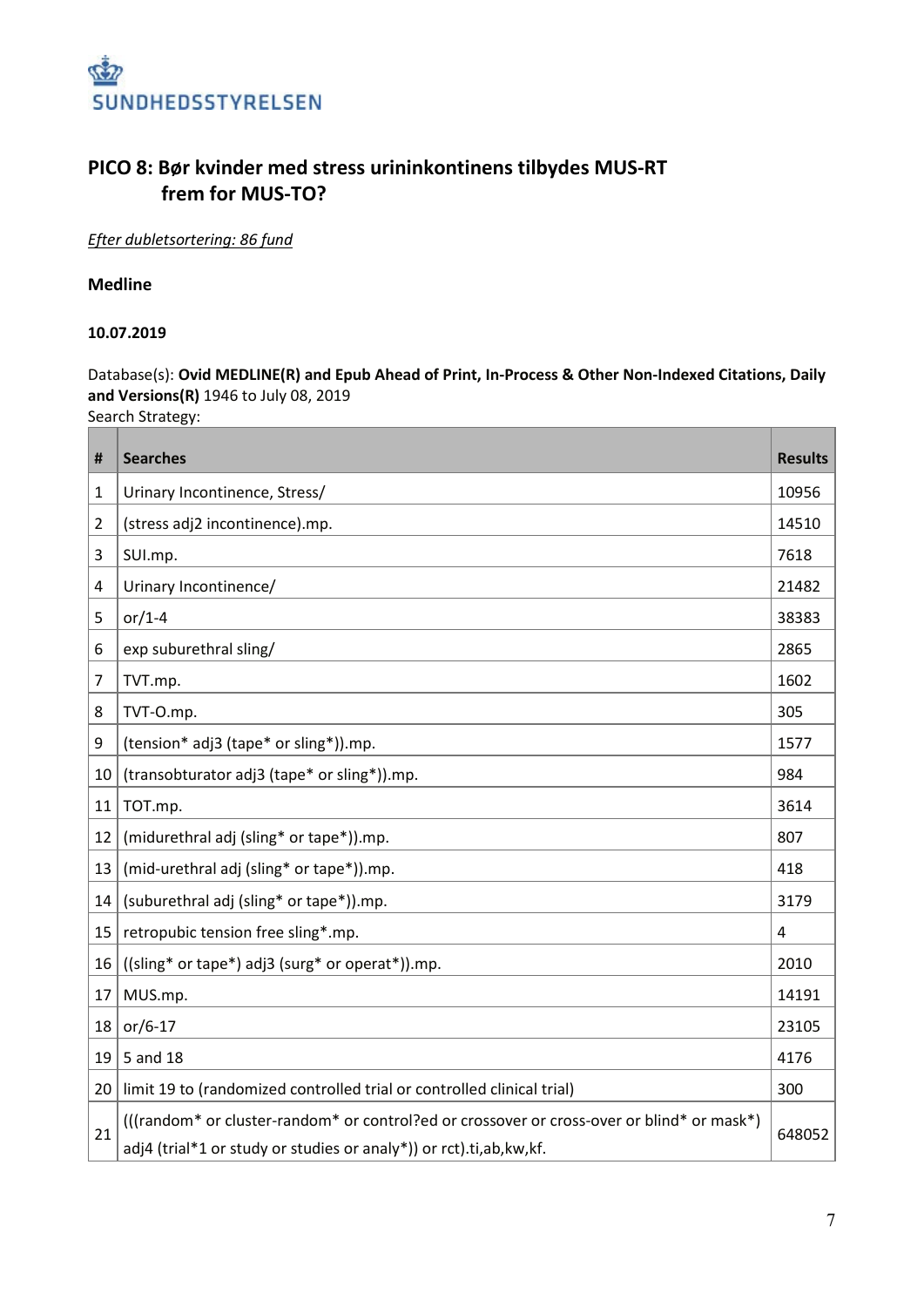

| 22 | (placebo* or single-blind* or double-blind* or triple-blind*).ti,ab.                                                | 269004 |
|----|---------------------------------------------------------------------------------------------------------------------|--------|
| 23 | ((single or double or triple) adj2 (blind* or mask*)).ti,ab.                                                        | 165568 |
| 24 | ((patient* or person* or participant* or population or allocat*) adj3 (random* or blind* or<br>mask*)).ti,ab,kw,kf. | 163790 |
| 25 | $or/21-24$                                                                                                          | 794691 |
| 26 | 19 and 25                                                                                                           | 513    |
| 27 | 20 or 26                                                                                                            | 580    |
| 28 | limit 27 to (yr="2018-2019" and (danish or english or norwegian or swedish))                                        | 46     |

#### **Embase**

Database(s): **Embase** 1974 to 2019 July 09 Search Strategy:

| #  | <b>Searches</b>                                 | <b>Results</b> |
|----|-------------------------------------------------|----------------|
| 1  | stress incontinence/                            | 21611          |
| 2  | (stress adj2 incontinence).mp.                  | 24067          |
| 3  | SUI.mp.                                         | 8843           |
| 4  | urine incontinence/                             | 44420          |
| 5  | or/1-4                                          | 64969          |
| 6  | exp suburethral sling/                          | 7466           |
| 7  | tension free vaginal tape/                      | 2619           |
| 8  | transobturator tape/                            | 2137           |
| 9  | TVT.mp.                                         | 3306           |
| 10 | TVT-O.mp.                                       | 793            |
| 11 | (tension* adj3 (tape* or sling*)).mp.           | 3663           |
| 12 | (transobturator adj3 (tape* or sling*)).mp.     | 2906           |
| 13 | TOT.mp.                                         | 5048           |
| 14 | (midurethral adj (sling* or tape*)).mp.         | 1871           |
| 15 | (mid-urethral adj (sling* or tape*)).mp.        | 1221           |
| 16 | (suburethral adj (sling* or tape*)).mp.         | 4740           |
| 17 | retropubic tension free sling*.mp.              | 5              |
| 18 | ((sling* or tape*) adj3 (surg* or operat*)).mp. | 3369           |

T.

 $\overline{ }$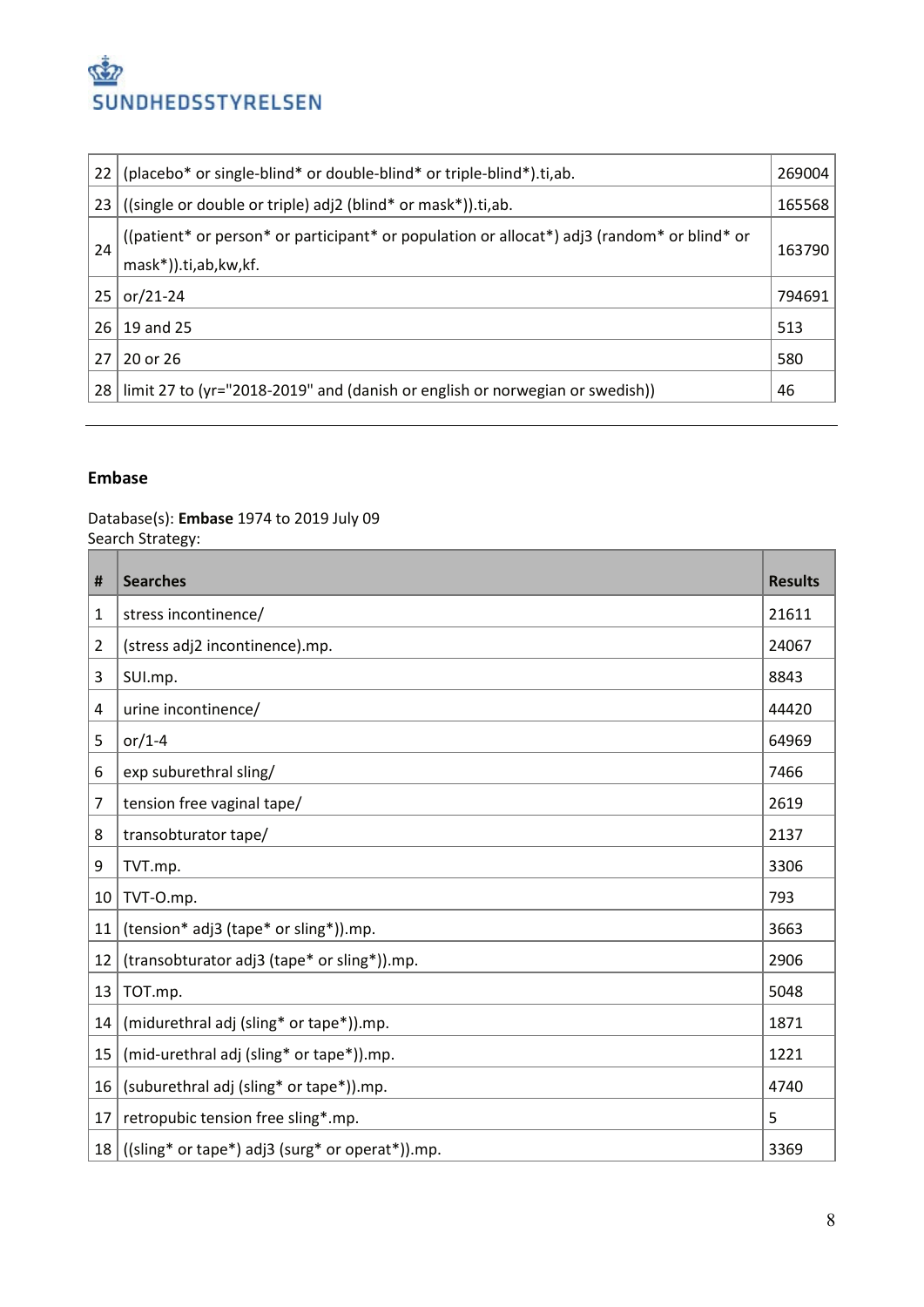# روقي SUNDHEDSSTYRELSEN

| 19 | MUS.mp.                                                                                     | 20002   |
|----|---------------------------------------------------------------------------------------------|---------|
| 20 | or/6-19                                                                                     | 34535   |
| 21 | 5 and 20                                                                                    | 8046    |
| 22 | limit 21 to (randomized controlled trial or controlled clinical trial)                      | 595     |
| 23 | (((random* or cluster-random* or control?ed or crossover or cross-over or blind* or         | 899646  |
|    | mask*) adj4 (trial*1 or study or studies or analy*)) or rct).ti, ab, kw, kf.                |         |
| 24 | (placebo* or single-blind* or double-blind* or triple-blind*).ti,ab.                        | 377054  |
| 25 | ((single or double or triple) adj2 (blind* or mask*)).ti,ab.                                | 227342  |
| 26 | ((patient* or person* or participant* or population or allocat*) adj3 (random* or blind* or | 239327  |
|    | mask*)).ti,ab,kw,kf.                                                                        |         |
| 27 | $or/23-26$                                                                                  | 1107870 |
| 28 | 21 and 27                                                                                   | 1047    |
| 29 | 22 or 28                                                                                    | 1215    |
| 30 | limit 29 to (yr="2018-2019" and (danish or english or norwegian or swedish))                | 82      |

# **Cinahl**

| #               | Query                                                                                                                                                | Limiters/Expanders                                                                                   | <b>Results</b> |
|-----------------|------------------------------------------------------------------------------------------------------------------------------------------------------|------------------------------------------------------------------------------------------------------|----------------|
| S32             | <b>S25 AND S31</b>                                                                                                                                   | Limiters - Published Date:<br>20180501-20190731;<br>Language: Danish, English,<br>Norwegian, Swedish | 8              |
| S31             | S26 OR S27 OR S28 OR S29 OR S30                                                                                                                      |                                                                                                      | 274,316        |
| <b>S30</b>      | ((patient* or client* or person* or participant* or<br>population or allocat* or assign*) N3 (random* or<br>blind* or mask*))                        |                                                                                                      | 122,847        |
| S29             | ((single or double or triple) N2 (blind* or mask*))                                                                                                  |                                                                                                      | 66,322         |
| <b>S28</b>      | (placebo <sup>*</sup> or single-blind <sup>*</sup> or double-blind <sup>*</sup> or triple-<br>$blind^*)$                                             |                                                                                                      | 91,665         |
| S <sub>27</sub> | (((random* or cluster-random* or control#ed or<br>crossover or cross-over or blind* or mask*) N4 (trial*1<br>or study or studies or analy*)) or rct) |                                                                                                      | 150,049        |
| S <sub>26</sub> | PT (randomized controlled trial or controlled clinical<br>trial)                                                                                     |                                                                                                      | 87,058         |